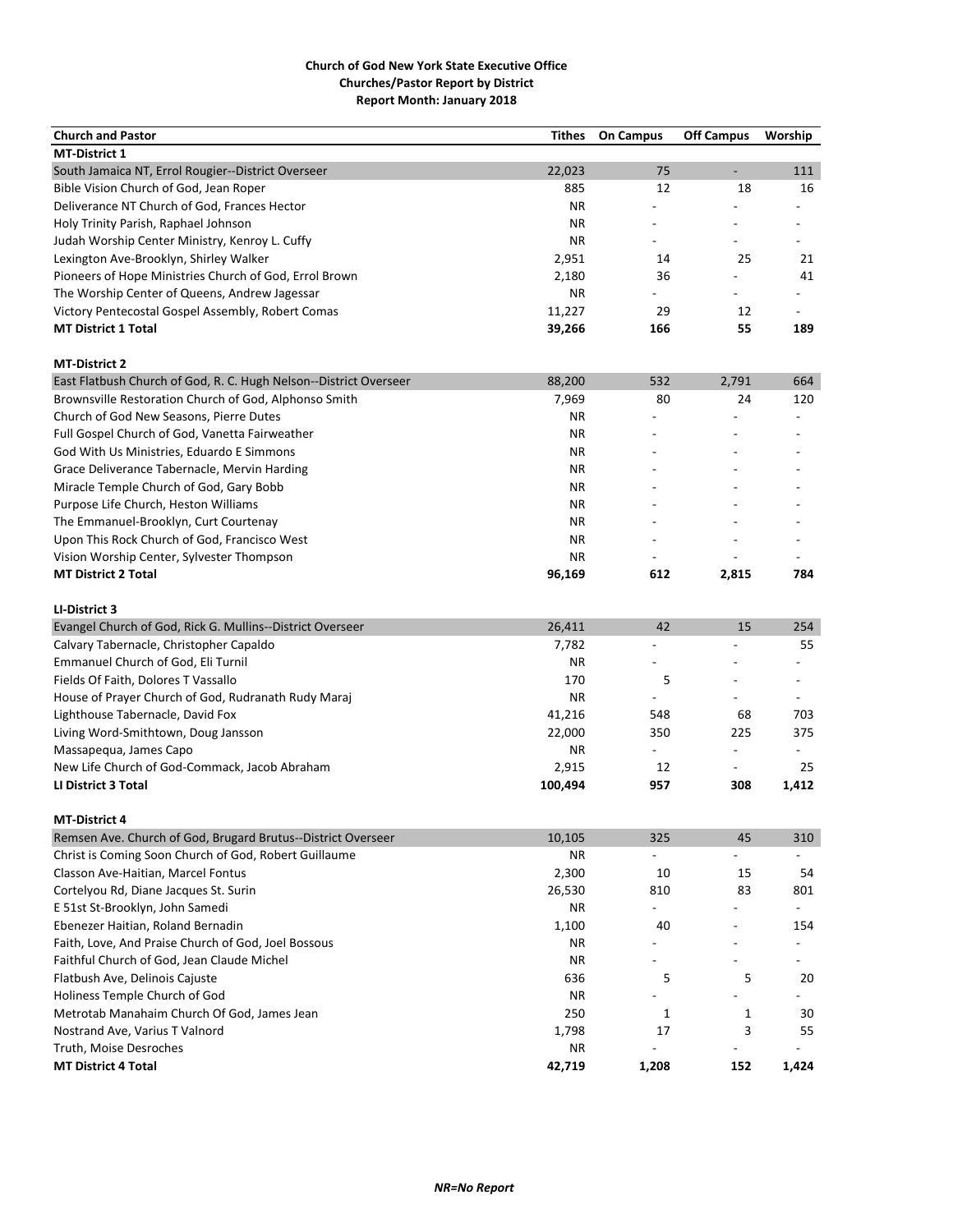| <b>Church and Pastor</b>                                             | <b>Tithes</b>  | <b>On Campus</b>         | <b>Off Campus</b>        | Worship                  |
|----------------------------------------------------------------------|----------------|--------------------------|--------------------------|--------------------------|
| <b>MT-District 5</b>                                                 |                |                          |                          |                          |
| Manhattan Church of God, Emmanuel Denis--District Overseer           | 3,696          | 48                       | 5                        | 60                       |
| Huntington Haitian, Georges Franck                                   | 9,597          | 110                      | $\overline{a}$           | 80                       |
| Manhattan-Uppertown, Jean Milou Octelene                             | 7,406          | 280                      | 70                       | 600                      |
| Mount Vernon - Haitian, Jean Carlos Charles                          | ΝR             | $\overline{\phantom{a}}$ |                          | $\overline{\phantom{0}}$ |
| New Rochelle Haitian, Joanes Rousseau                                | 8,501          | 47                       | 18                       | 80                       |
| Restoration Church of God, Cayo Ariston                              | ΝR             |                          |                          |                          |
| <b>MT District 5 Total</b>                                           | 29,199         | 485                      | 93                       | 820                      |
| <b>MT-District 6</b>                                                 |                |                          |                          |                          |
| Spring Valley, Edner B Ligonde--District Overseer                    | 15,000         | 50                       | 30                       | 176                      |
| Eben-Ezer Church of God, Joel Polo                                   | 4,987          | 22                       | 18                       | 96                       |
| Salem Church of God, Jean H Lavalasse                                | ΝR             |                          |                          |                          |
| Seed Church Of God, Hermann Michel                                   | $\overline{a}$ |                          |                          | 40                       |
| Siloe Church of God, Jean Brevil                                     | 3,628          |                          |                          |                          |
| The First Haitian Church of God of Middletown, Paul Laplante         | 2,788          |                          |                          | 20                       |
| Trinity Church of God, Guisley Noisin                                | ΝR             |                          |                          |                          |
| <b>MT District 6 Total</b>                                           | 26,403         | 72                       | 48                       | 332                      |
| <b>MT-District 7</b>                                                 |                |                          |                          |                          |
| Francis L Blvd-Haitian, Emmanuel Blanchard--District Overseer        | 9,972          | 255                      | 183                      | 365                      |
| Cambria Heights-Haitian, Rene Pierrot                                | ΝR             | $\overline{a}$           |                          |                          |
| Clarkson Ave, Clarens Lapointe                                       | ΝR             |                          |                          |                          |
| Corner Stone Church of God, Edvard Esteve                            | 1,849          |                          |                          |                          |
| Elise Evangelique Salem, Enid St. Louis                              | <b>NR</b>      |                          |                          |                          |
| <b>MT District 7 Total</b>                                           | 11,821         | 255                      | 183                      | 365                      |
|                                                                      |                |                          |                          |                          |
| <b>MT-District 8</b>                                                 |                |                          |                          |                          |
| Ebenezer Full Gospel Church of God, Kurian George--District Overseer | <b>NR</b>      | $\overline{\phantom{a}}$ | $\overline{a}$           | ÷,                       |
| Bethel Church of God India, C D Georgekutty                          | 1,950          | $\overline{a}$           | Ĭ.                       | 56                       |
| Bronx-India, Thankachan Thomas                                       | ΝR             |                          |                          |                          |
| Emmanuel Pentecostal, Finney Thomas                                  | <b>NR</b>      |                          |                          |                          |
| Faith Tabernacle-India, Thomas V Zacharia                            | 200            |                          |                          |                          |
| First Church of God, Cecil Mathew                                    | <b>NR</b>      |                          |                          |                          |
| Mount Zion Church of God, Biju Thomas                                | <b>NR</b>      |                          |                          |                          |
| Queens-India, Benjamin Thomas                                        | ΝR             |                          |                          |                          |
| Shalem Church of God, Sabu George                                    | <b>NR</b>      |                          |                          |                          |
| Yonkers Church of God, Kurian Moses                                  | 1,500          |                          |                          | 50                       |
| <b>MT District 8 Total</b>                                           | 3,650          |                          |                          | 106                      |
| <b>MT-District 9</b>                                                 |                |                          |                          |                          |
| Flushing, Luke Liu                                                   | 580            |                          |                          |                          |
| International Bethel Church of God, Roy Suwuh                        | <b>NR</b>      |                          |                          |                          |
| <b>MT-District 9 Total</b>                                           | 580            |                          |                          |                          |
| LI-District 10                                                       |                |                          |                          |                          |
| Abundant Life-Holbrook, Gregory Wilk--District Overseer              | 24,223         | ÷,                       | $\overline{\phantom{a}}$ | 200                      |
| Faith Tabernacle, James Graziano                                     | 15,000         | 205                      | 145                      | 400                      |
| Harvest Tabernacle Church of God, James R Pendleton                  | 100            | 12                       |                          | 15                       |
| Ministerio Casa de Adoracion, Sergio Salazar                         | <b>NR</b>      | $\overline{a}$           | $\overline{a}$           |                          |
| Victory-East Patchogue, Anthony Seaton                               | 9,236          | 38                       | $\blacksquare$           | 70                       |
| World Outreach, Dennis Evensen                                       | 9,516          | 30                       | 20                       | 15                       |
| LI District 10 Total                                                 | 58,075         | 285                      | 165                      | 700                      |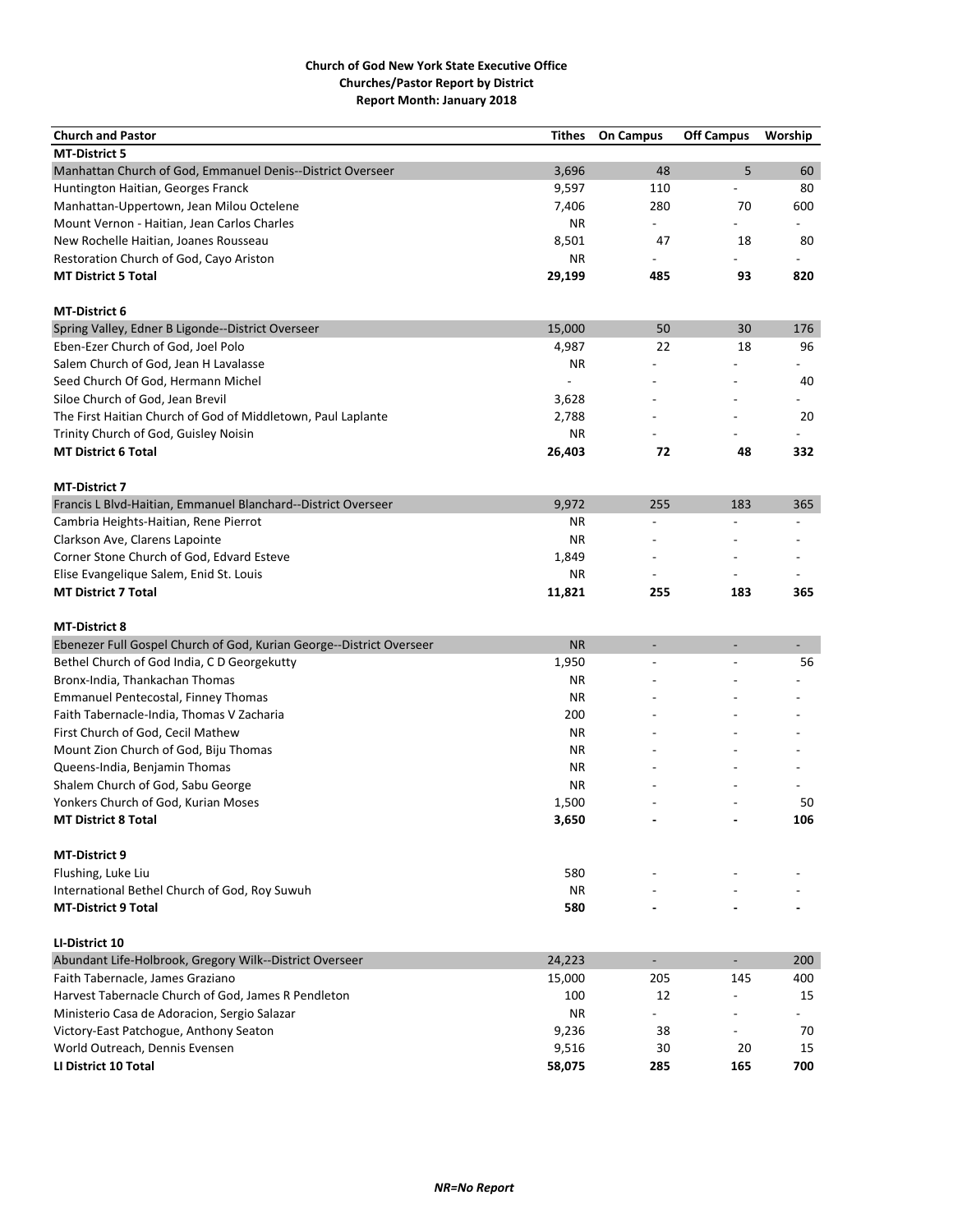| 33,057<br>273<br>192<br>$\overline{\phantom{a}}$<br>7,365<br>20<br>4<br>160<br>Fulton Avenue Church of God, George Hall<br>20<br>67<br>3,485<br>Rehoboth NT COG, Leopold Clarke<br>NR.<br>84<br>70<br>Spring Valley NT Church of God, Brenda McCrea-Compass<br>The Gathering International Ministries, Lezmine Hawthorne<br>3,726<br>10,921<br>The United Church of God, Margaret Forrester<br>125<br>50<br>164<br><b>MT District 11 Total</b><br>58,554<br>441<br>54<br>734<br><b>NR</b><br>$\overline{\phantom{a}}$<br><b>NR</b><br><b>NR</b><br>Jusim Korean, Yong Kun Yun<br><b>UP-District 13</b><br>Solid Rock Church of God, Thomas Stimpson--District Overseer<br>57,410<br>245<br>365<br>$\overline{\phantom{a}}$<br>Calvary, Peter Haylett<br>600<br>$\overline{a}$<br>4<br>$\overline{a}$<br>Faith Church of God-West Park, Max R Faircloth<br><b>NR</b><br>5,184<br>Victory! Walden, Dean Dykeman<br>29<br><b>UP District 13 Total</b><br>398<br>63,194<br>245<br><b>NR</b><br>÷,<br>$\overline{\phantom{a}}$<br>÷,<br>3,000<br>50<br>12<br>45<br><b>NR</b><br>7,110<br>NR.<br>10,110<br>50<br>12<br>45<br>15,000<br>20<br>150<br>79<br><b>Greater Niagara Falls</b><br>2,255<br>46<br>30<br>1,403<br>$\overline{\phantom{a}}$<br>3,798<br>100<br>110<br>60<br>554<br>179<br>11,928<br>540<br>34,384<br>660<br>860<br>348<br>557<br>$\overline{4}$<br>41<br><b>NR</b><br>24<br>15<br>New Covenant Church of God Ministries, Woodrow Wilson<br>5,033<br>60<br>40<br>60<br>Restoration-Rochester, Lee Thomas McCloud<br>2,988<br>40<br>5<br>69<br>8,578<br>104<br>116<br><b>UP-District 17</b><br>Flint Creek, Russell Willemsen--District Overseer<br>1,580<br>15<br>$\blacksquare$<br>33<br>Auburn, Frederick J Colombo<br>6,200<br>30<br>110<br>40<br>House of Restoration<br>ΝR<br>Newark, Rey Sierra<br>822<br>80 | <b>Church and Pastor</b>                           | <b>Tithes</b> | <b>On Campus</b> | <b>Off Campus</b> | Worship |
|----------------------------------------------------------------------------------------------------------------------------------------------------------------------------------------------------------------------------------------------------------------------------------------------------------------------------------------------------------------------------------------------------------------------------------------------------------------------------------------------------------------------------------------------------------------------------------------------------------------------------------------------------------------------------------------------------------------------------------------------------------------------------------------------------------------------------------------------------------------------------------------------------------------------------------------------------------------------------------------------------------------------------------------------------------------------------------------------------------------------------------------------------------------------------------------------------------------------------------------------------------------------------------------------------------------------------------------------------------------------------------------------------------------------------------------------------------------------------------------------------------------------------------------------------------------------------------------------------------------------------------------------------------------------------------------------------------------------------------------------------------------------------------------------------------------------------------|----------------------------------------------------|---------------|------------------|-------------------|---------|
|                                                                                                                                                                                                                                                                                                                                                                                                                                                                                                                                                                                                                                                                                                                                                                                                                                                                                                                                                                                                                                                                                                                                                                                                                                                                                                                                                                                                                                                                                                                                                                                                                                                                                                                                                                                                                                  | <b>MT-District 11</b>                              |               |                  |                   |         |
|                                                                                                                                                                                                                                                                                                                                                                                                                                                                                                                                                                                                                                                                                                                                                                                                                                                                                                                                                                                                                                                                                                                                                                                                                                                                                                                                                                                                                                                                                                                                                                                                                                                                                                                                                                                                                                  | Mount Vernon, Clifford Thompson--District Overseer |               |                  |                   |         |
|                                                                                                                                                                                                                                                                                                                                                                                                                                                                                                                                                                                                                                                                                                                                                                                                                                                                                                                                                                                                                                                                                                                                                                                                                                                                                                                                                                                                                                                                                                                                                                                                                                                                                                                                                                                                                                  | Elim Church of God, Marcia Pauline Pennicott       |               |                  |                   |         |
|                                                                                                                                                                                                                                                                                                                                                                                                                                                                                                                                                                                                                                                                                                                                                                                                                                                                                                                                                                                                                                                                                                                                                                                                                                                                                                                                                                                                                                                                                                                                                                                                                                                                                                                                                                                                                                  |                                                    |               |                  |                   |         |
|                                                                                                                                                                                                                                                                                                                                                                                                                                                                                                                                                                                                                                                                                                                                                                                                                                                                                                                                                                                                                                                                                                                                                                                                                                                                                                                                                                                                                                                                                                                                                                                                                                                                                                                                                                                                                                  |                                                    |               |                  |                   |         |
|                                                                                                                                                                                                                                                                                                                                                                                                                                                                                                                                                                                                                                                                                                                                                                                                                                                                                                                                                                                                                                                                                                                                                                                                                                                                                                                                                                                                                                                                                                                                                                                                                                                                                                                                                                                                                                  |                                                    |               |                  |                   |         |
|                                                                                                                                                                                                                                                                                                                                                                                                                                                                                                                                                                                                                                                                                                                                                                                                                                                                                                                                                                                                                                                                                                                                                                                                                                                                                                                                                                                                                                                                                                                                                                                                                                                                                                                                                                                                                                  |                                                    |               |                  |                   |         |
|                                                                                                                                                                                                                                                                                                                                                                                                                                                                                                                                                                                                                                                                                                                                                                                                                                                                                                                                                                                                                                                                                                                                                                                                                                                                                                                                                                                                                                                                                                                                                                                                                                                                                                                                                                                                                                  |                                                    |               |                  |                   |         |
|                                                                                                                                                                                                                                                                                                                                                                                                                                                                                                                                                                                                                                                                                                                                                                                                                                                                                                                                                                                                                                                                                                                                                                                                                                                                                                                                                                                                                                                                                                                                                                                                                                                                                                                                                                                                                                  |                                                    |               |                  |                   |         |
|                                                                                                                                                                                                                                                                                                                                                                                                                                                                                                                                                                                                                                                                                                                                                                                                                                                                                                                                                                                                                                                                                                                                                                                                                                                                                                                                                                                                                                                                                                                                                                                                                                                                                                                                                                                                                                  |                                                    |               |                  |                   |         |
|                                                                                                                                                                                                                                                                                                                                                                                                                                                                                                                                                                                                                                                                                                                                                                                                                                                                                                                                                                                                                                                                                                                                                                                                                                                                                                                                                                                                                                                                                                                                                                                                                                                                                                                                                                                                                                  | <b>MT-District 12</b>                              |               |                  |                   |         |
|                                                                                                                                                                                                                                                                                                                                                                                                                                                                                                                                                                                                                                                                                                                                                                                                                                                                                                                                                                                                                                                                                                                                                                                                                                                                                                                                                                                                                                                                                                                                                                                                                                                                                                                                                                                                                                  | New York-Bethzatha, David Kim                      |               |                  |                   |         |
|                                                                                                                                                                                                                                                                                                                                                                                                                                                                                                                                                                                                                                                                                                                                                                                                                                                                                                                                                                                                                                                                                                                                                                                                                                                                                                                                                                                                                                                                                                                                                                                                                                                                                                                                                                                                                                  | Dae Myung, Yoon Yong-Duk                           |               |                  |                   |         |
|                                                                                                                                                                                                                                                                                                                                                                                                                                                                                                                                                                                                                                                                                                                                                                                                                                                                                                                                                                                                                                                                                                                                                                                                                                                                                                                                                                                                                                                                                                                                                                                                                                                                                                                                                                                                                                  |                                                    |               |                  |                   |         |
|                                                                                                                                                                                                                                                                                                                                                                                                                                                                                                                                                                                                                                                                                                                                                                                                                                                                                                                                                                                                                                                                                                                                                                                                                                                                                                                                                                                                                                                                                                                                                                                                                                                                                                                                                                                                                                  | <b>MT District 12 Total</b>                        |               |                  |                   |         |
|                                                                                                                                                                                                                                                                                                                                                                                                                                                                                                                                                                                                                                                                                                                                                                                                                                                                                                                                                                                                                                                                                                                                                                                                                                                                                                                                                                                                                                                                                                                                                                                                                                                                                                                                                                                                                                  |                                                    |               |                  |                   |         |
|                                                                                                                                                                                                                                                                                                                                                                                                                                                                                                                                                                                                                                                                                                                                                                                                                                                                                                                                                                                                                                                                                                                                                                                                                                                                                                                                                                                                                                                                                                                                                                                                                                                                                                                                                                                                                                  |                                                    |               |                  |                   |         |
|                                                                                                                                                                                                                                                                                                                                                                                                                                                                                                                                                                                                                                                                                                                                                                                                                                                                                                                                                                                                                                                                                                                                                                                                                                                                                                                                                                                                                                                                                                                                                                                                                                                                                                                                                                                                                                  |                                                    |               |                  |                   |         |
|                                                                                                                                                                                                                                                                                                                                                                                                                                                                                                                                                                                                                                                                                                                                                                                                                                                                                                                                                                                                                                                                                                                                                                                                                                                                                                                                                                                                                                                                                                                                                                                                                                                                                                                                                                                                                                  |                                                    |               |                  |                   |         |
|                                                                                                                                                                                                                                                                                                                                                                                                                                                                                                                                                                                                                                                                                                                                                                                                                                                                                                                                                                                                                                                                                                                                                                                                                                                                                                                                                                                                                                                                                                                                                                                                                                                                                                                                                                                                                                  |                                                    |               |                  |                   |         |
|                                                                                                                                                                                                                                                                                                                                                                                                                                                                                                                                                                                                                                                                                                                                                                                                                                                                                                                                                                                                                                                                                                                                                                                                                                                                                                                                                                                                                                                                                                                                                                                                                                                                                                                                                                                                                                  |                                                    |               |                  |                   |         |
|                                                                                                                                                                                                                                                                                                                                                                                                                                                                                                                                                                                                                                                                                                                                                                                                                                                                                                                                                                                                                                                                                                                                                                                                                                                                                                                                                                                                                                                                                                                                                                                                                                                                                                                                                                                                                                  |                                                    |               |                  |                   |         |
|                                                                                                                                                                                                                                                                                                                                                                                                                                                                                                                                                                                                                                                                                                                                                                                                                                                                                                                                                                                                                                                                                                                                                                                                                                                                                                                                                                                                                                                                                                                                                                                                                                                                                                                                                                                                                                  | <b>UP-District 14</b>                              |               |                  |                   |         |
|                                                                                                                                                                                                                                                                                                                                                                                                                                                                                                                                                                                                                                                                                                                                                                                                                                                                                                                                                                                                                                                                                                                                                                                                                                                                                                                                                                                                                                                                                                                                                                                                                                                                                                                                                                                                                                  | <b>Living Waters</b>                               |               |                  |                   |         |
|                                                                                                                                                                                                                                                                                                                                                                                                                                                                                                                                                                                                                                                                                                                                                                                                                                                                                                                                                                                                                                                                                                                                                                                                                                                                                                                                                                                                                                                                                                                                                                                                                                                                                                                                                                                                                                  | Albany - Praise Tabernacle, Larry Dudley           |               |                  |                   |         |
|                                                                                                                                                                                                                                                                                                                                                                                                                                                                                                                                                                                                                                                                                                                                                                                                                                                                                                                                                                                                                                                                                                                                                                                                                                                                                                                                                                                                                                                                                                                                                                                                                                                                                                                                                                                                                                  | Damascus Church of God, David Colon                |               |                  |                   |         |
|                                                                                                                                                                                                                                                                                                                                                                                                                                                                                                                                                                                                                                                                                                                                                                                                                                                                                                                                                                                                                                                                                                                                                                                                                                                                                                                                                                                                                                                                                                                                                                                                                                                                                                                                                                                                                                  | Healing Waters Church of God, Kermit Lavigne       |               |                  |                   |         |
|                                                                                                                                                                                                                                                                                                                                                                                                                                                                                                                                                                                                                                                                                                                                                                                                                                                                                                                                                                                                                                                                                                                                                                                                                                                                                                                                                                                                                                                                                                                                                                                                                                                                                                                                                                                                                                  | Peru Church of God, Daniel Elder                   |               |                  |                   |         |
|                                                                                                                                                                                                                                                                                                                                                                                                                                                                                                                                                                                                                                                                                                                                                                                                                                                                                                                                                                                                                                                                                                                                                                                                                                                                                                                                                                                                                                                                                                                                                                                                                                                                                                                                                                                                                                  | <b>UP District 14 Total</b>                        |               |                  |                   |         |
|                                                                                                                                                                                                                                                                                                                                                                                                                                                                                                                                                                                                                                                                                                                                                                                                                                                                                                                                                                                                                                                                                                                                                                                                                                                                                                                                                                                                                                                                                                                                                                                                                                                                                                                                                                                                                                  |                                                    |               |                  |                   |         |
|                                                                                                                                                                                                                                                                                                                                                                                                                                                                                                                                                                                                                                                                                                                                                                                                                                                                                                                                                                                                                                                                                                                                                                                                                                                                                                                                                                                                                                                                                                                                                                                                                                                                                                                                                                                                                                  | <b>UP-District 15</b>                              |               |                  |                   |         |
|                                                                                                                                                                                                                                                                                                                                                                                                                                                                                                                                                                                                                                                                                                                                                                                                                                                                                                                                                                                                                                                                                                                                                                                                                                                                                                                                                                                                                                                                                                                                                                                                                                                                                                                                                                                                                                  |                                                    |               |                  |                   |         |
|                                                                                                                                                                                                                                                                                                                                                                                                                                                                                                                                                                                                                                                                                                                                                                                                                                                                                                                                                                                                                                                                                                                                                                                                                                                                                                                                                                                                                                                                                                                                                                                                                                                                                                                                                                                                                                  | Arcade                                             |               |                  |                   |         |
|                                                                                                                                                                                                                                                                                                                                                                                                                                                                                                                                                                                                                                                                                                                                                                                                                                                                                                                                                                                                                                                                                                                                                                                                                                                                                                                                                                                                                                                                                                                                                                                                                                                                                                                                                                                                                                  | Buffalo-Emmanuel Temple, Jason Whitaker            |               |                  |                   |         |
|                                                                                                                                                                                                                                                                                                                                                                                                                                                                                                                                                                                                                                                                                                                                                                                                                                                                                                                                                                                                                                                                                                                                                                                                                                                                                                                                                                                                                                                                                                                                                                                                                                                                                                                                                                                                                                  | Healing Word Ministries, Leecroft Clarke           |               |                  |                   |         |
|                                                                                                                                                                                                                                                                                                                                                                                                                                                                                                                                                                                                                                                                                                                                                                                                                                                                                                                                                                                                                                                                                                                                                                                                                                                                                                                                                                                                                                                                                                                                                                                                                                                                                                                                                                                                                                  | New Beginning Church of God, Althea Baines         |               |                  |                   |         |
|                                                                                                                                                                                                                                                                                                                                                                                                                                                                                                                                                                                                                                                                                                                                                                                                                                                                                                                                                                                                                                                                                                                                                                                                                                                                                                                                                                                                                                                                                                                                                                                                                                                                                                                                                                                                                                  | <b>UP District 15 Total</b>                        |               |                  |                   |         |
|                                                                                                                                                                                                                                                                                                                                                                                                                                                                                                                                                                                                                                                                                                                                                                                                                                                                                                                                                                                                                                                                                                                                                                                                                                                                                                                                                                                                                                                                                                                                                                                                                                                                                                                                                                                                                                  | <b>UP-District 16</b>                              |               |                  |                   |         |
|                                                                                                                                                                                                                                                                                                                                                                                                                                                                                                                                                                                                                                                                                                                                                                                                                                                                                                                                                                                                                                                                                                                                                                                                                                                                                                                                                                                                                                                                                                                                                                                                                                                                                                                                                                                                                                  | Higher Heights, Julius Brunson--District Overseer  |               |                  |                   |         |
|                                                                                                                                                                                                                                                                                                                                                                                                                                                                                                                                                                                                                                                                                                                                                                                                                                                                                                                                                                                                                                                                                                                                                                                                                                                                                                                                                                                                                                                                                                                                                                                                                                                                                                                                                                                                                                  | Higher Ground Ministires, Eugene Wilson            |               |                  |                   |         |
|                                                                                                                                                                                                                                                                                                                                                                                                                                                                                                                                                                                                                                                                                                                                                                                                                                                                                                                                                                                                                                                                                                                                                                                                                                                                                                                                                                                                                                                                                                                                                                                                                                                                                                                                                                                                                                  | Miracle Outreach, Mary L Robinson                  |               |                  |                   |         |
|                                                                                                                                                                                                                                                                                                                                                                                                                                                                                                                                                                                                                                                                                                                                                                                                                                                                                                                                                                                                                                                                                                                                                                                                                                                                                                                                                                                                                                                                                                                                                                                                                                                                                                                                                                                                                                  |                                                    |               |                  |                   |         |
|                                                                                                                                                                                                                                                                                                                                                                                                                                                                                                                                                                                                                                                                                                                                                                                                                                                                                                                                                                                                                                                                                                                                                                                                                                                                                                                                                                                                                                                                                                                                                                                                                                                                                                                                                                                                                                  |                                                    |               |                  |                   |         |
|                                                                                                                                                                                                                                                                                                                                                                                                                                                                                                                                                                                                                                                                                                                                                                                                                                                                                                                                                                                                                                                                                                                                                                                                                                                                                                                                                                                                                                                                                                                                                                                                                                                                                                                                                                                                                                  | <b>UP District 16 Total</b>                        |               |                  |                   |         |
|                                                                                                                                                                                                                                                                                                                                                                                                                                                                                                                                                                                                                                                                                                                                                                                                                                                                                                                                                                                                                                                                                                                                                                                                                                                                                                                                                                                                                                                                                                                                                                                                                                                                                                                                                                                                                                  |                                                    |               |                  |                   |         |
|                                                                                                                                                                                                                                                                                                                                                                                                                                                                                                                                                                                                                                                                                                                                                                                                                                                                                                                                                                                                                                                                                                                                                                                                                                                                                                                                                                                                                                                                                                                                                                                                                                                                                                                                                                                                                                  |                                                    |               |                  |                   |         |
|                                                                                                                                                                                                                                                                                                                                                                                                                                                                                                                                                                                                                                                                                                                                                                                                                                                                                                                                                                                                                                                                                                                                                                                                                                                                                                                                                                                                                                                                                                                                                                                                                                                                                                                                                                                                                                  |                                                    |               |                  |                   |         |
|                                                                                                                                                                                                                                                                                                                                                                                                                                                                                                                                                                                                                                                                                                                                                                                                                                                                                                                                                                                                                                                                                                                                                                                                                                                                                                                                                                                                                                                                                                                                                                                                                                                                                                                                                                                                                                  |                                                    |               |                  |                   |         |
|                                                                                                                                                                                                                                                                                                                                                                                                                                                                                                                                                                                                                                                                                                                                                                                                                                                                                                                                                                                                                                                                                                                                                                                                                                                                                                                                                                                                                                                                                                                                                                                                                                                                                                                                                                                                                                  |                                                    |               |                  |                   |         |
|                                                                                                                                                                                                                                                                                                                                                                                                                                                                                                                                                                                                                                                                                                                                                                                                                                                                                                                                                                                                                                                                                                                                                                                                                                                                                                                                                                                                                                                                                                                                                                                                                                                                                                                                                                                                                                  | <b>UP District 17 Total</b>                        | 8,601         | 45               | 110               | 153     |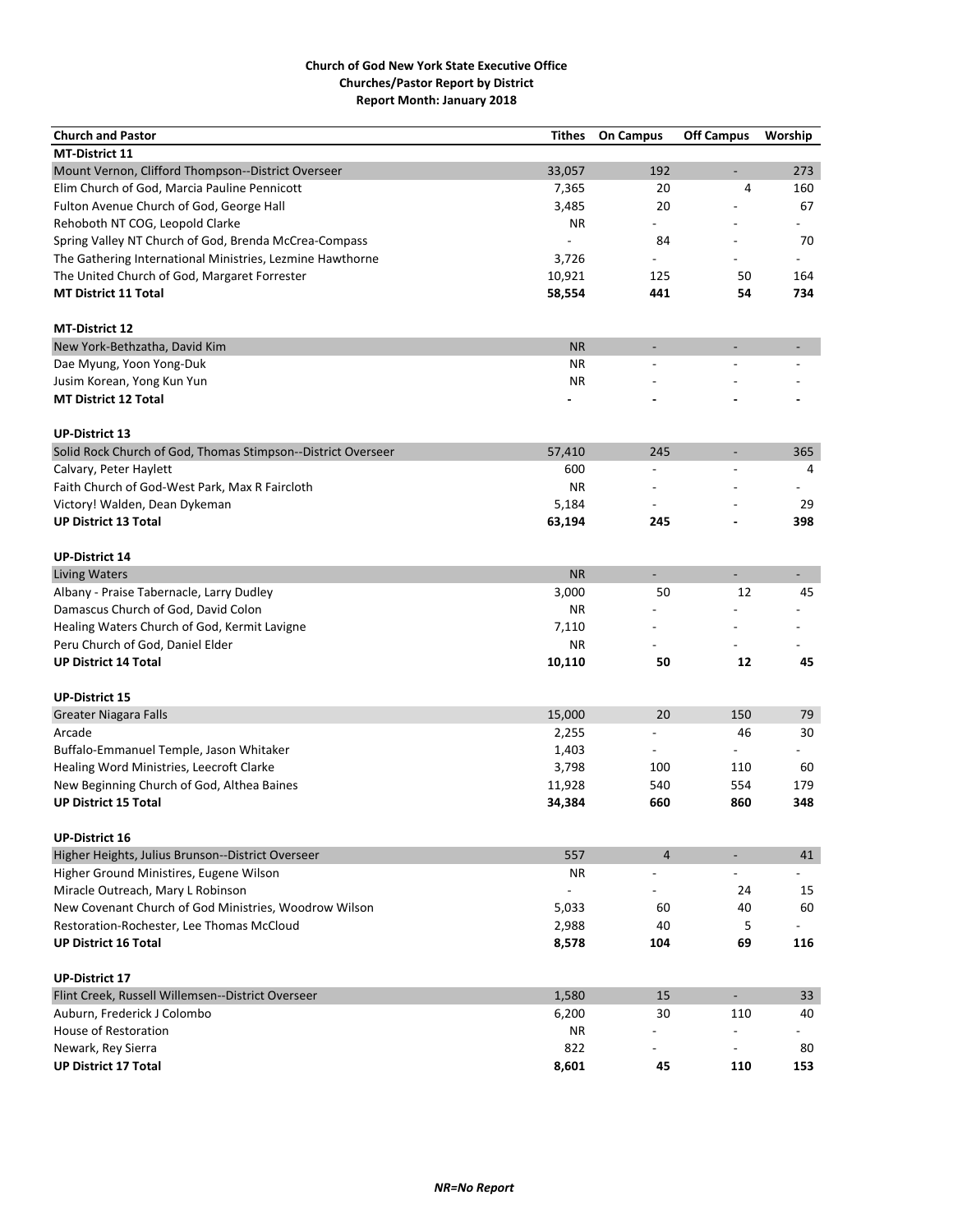| <b>Church and Pastor</b>                                              | Tithes           | <b>On Campus</b>         | <b>Off Campus</b>            | Worship        |
|-----------------------------------------------------------------------|------------------|--------------------------|------------------------------|----------------|
| <b>UP-District 19</b>                                                 |                  |                          |                              |                |
| Mexico Lighthouse, Ronald Lee Russell                                 | 8,993            | $\overline{a}$           |                              | 170            |
| Church of God Soldiers of Jesus Christ, Carlos Mercado                | <b>NR</b>        | $\overline{a}$           | $\overline{a}$               | $\overline{a}$ |
| North Syracuse, Valetta Fortino                                       |                  |                          |                              | 6              |
| Relevant Church of God, Carlos Mercado                                | <b>NR</b>        |                          |                              |                |
| <b>UP District 19 Total</b>                                           | 8,993            |                          |                              | 176            |
|                                                                       |                  |                          |                              |                |
| <b>MT-District 20</b>                                                 |                  |                          |                              |                |
| Bronxwood International, Acklan Quarrie--District Overseer            | 66,515           | 135                      | $\overline{\phantom{a}}$     | 438            |
| Greater Deliverance COG, Gaylord Pennicott                            | ΝR               |                          |                              |                |
| Highest Praise Church of God, Lennie Garfield Pennicott               | 6,440            | 21                       | 27                           | 55             |
| New Testament Temple Seymour Avenue, Paul A. Peart                    | 39,544           | 100                      |                              | 360            |
| Shekinah House of Deliverance Church of God, Albert Cyrus             | ΝR               |                          |                              |                |
| Woodycrest, Julian Stephenson                                         | 8,572            |                          | 12                           | 77             |
| <b>MT District 20 Total</b>                                           | 121,071          | 256                      | 39                           | 930            |
|                                                                       |                  |                          |                              |                |
| <b>MT-District 21</b>                                                 |                  |                          |                              |                |
| New Rochelle, Raphael Gibbs--District Overseer                        | 19,520           | 35                       | 30                           | 133            |
| Crotona Ave, Winston E. Hill                                          | ΝR               | $\overline{a}$           |                              |                |
| Nazarene Deliverance Ministries, Peggylin Davis                       | ΝR               |                          |                              |                |
| Vibrant Faith Church of God, Allan Robinson                           | <b>NR</b>        |                          |                              |                |
| <b>MT District 21 Total</b>                                           | 19,520           | 35                       | 30                           | 133            |
|                                                                       |                  |                          |                              |                |
| LI-District 23                                                        |                  |                          |                              |                |
| Tabernacle of Praise Church of God, Jethro Alexis                     | <b>NR</b>        | $\overline{\phantom{a}}$ | $\overline{\phantom{m}}$     |                |
| Abundant Harvest Church of God, Daniel Rivette                        | 5,758            |                          |                              | 65             |
| Good Seed Church of God, Fritz Jacques                                | 5,464            | 25                       |                              | 120            |
| Middle Island Church of God, Machado N. Edmond                        | ΝR               |                          |                              |                |
| LI District 23 Total                                                  | 11,222           | 25                       | $\qquad \qquad \blacksquare$ | 185            |
|                                                                       |                  |                          |                              |                |
| LI-District 24                                                        |                  |                          |                              |                |
| True Life Church of God, Hixford Allen--District Overseer             | 13,127           | 39                       |                              | 98             |
| Berea New Testament, Isaac McIntosh                                   | 3,118            | 10                       | 10                           | 16             |
| Dunamis New Testament Church of God, Neil Clarke                      | 8,850            | 33                       |                              | 65             |
| New Life Worship Center Church of God, Raymond L. Rose                | 3,730            | 10                       |                              | 50             |
| Prayer Of Jabez, Janet Matthews                                       | 4,492            | 16                       |                              | 26             |
| Rehoboth House of Praise, Junior Rhodes                               | 21,976           | 28                       |                              | 146            |
| Showers of Blessing Church of God, Noel Henry                         | 3,218            | 25                       | 17                           | 33             |
| Upper Room Assembly, Jean Maurice                                     | 4,281            | 34                       | 15                           | 63             |
| LI District 24 Total                                                  | 62,791           | 195                      | 42                           | 497            |
|                                                                       |                  |                          |                              |                |
| <b>MT-District 25</b>                                                 |                  |                          |                              |                |
| Eastchester Church of God, Devon Dixon--District Overseer             | 36,564           | 50                       | $\blacksquare$               | 240            |
| Living Hope-Bronx, Astley Byron Meeks                                 | 8,651            | 87                       | 40                           | 90             |
| New York-5th Ave, Devon Daniel                                        | ΝR               |                          |                              |                |
| Restoration Church of God, Rae Scott                                  | <b>NR</b>        |                          |                              |                |
| The Believers, Norman Wisdom                                          | 6,843            |                          |                              | 75             |
| <b>MT District 25 Total</b>                                           | 52,058           | 137                      | 40                           | 405            |
|                                                                       |                  |                          |                              |                |
| <b>MT-District 26</b>                                                 |                  |                          | $\blacksquare$               | 85             |
| Rhema, Patrick Phillips--District Overseer                            | 8,541            | $\blacksquare$           |                              |                |
| Brooklyn Cathedral of Praise, Aubrey Brown<br>Church Ave, Eric Joseph | 20,157<br>11,649 | 35                       | 18                           | 116<br>86      |
| Classon Ave, Urlin Grey                                               | 9,915            | 55                       |                              | 71             |
| Faith Church of God Ministries - Brooklyn, Michael Grant              | 9,798            | 52                       | 6                            | 65             |
| Nehemiah Hope Alive Ministries Church of God, Gifford Clement         | ΝR               |                          |                              |                |
| <b>MT District 26 Total</b>                                           | 60,060           | 142                      | 24                           | 423            |
|                                                                       |                  |                          |                              |                |